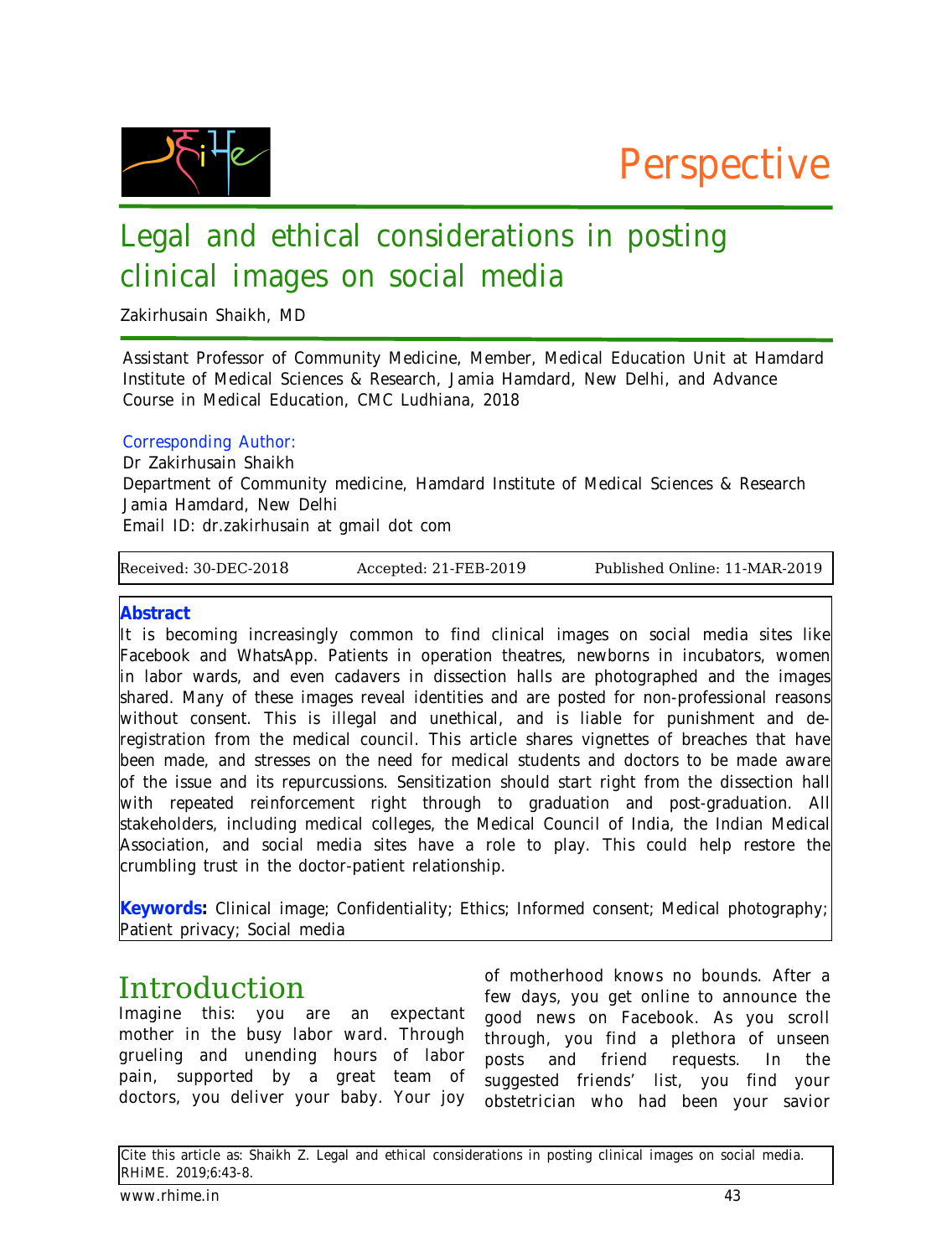and you send her a friend request. As you browse through her profile, you see a post in which she is tagged. It is a photograph of a young lady doctor holding a cherubic baby. You instantly recognize the lady as the intern who was there throughout your labor. The newborn she is holding has its umbilical cord still attached to the mother. As you look further, things become clearer. It's the picture of you (though your face is not visible) and your baby. In a moment your emotions change from appreciation to agony. "How dare she?" you think. "How can she post the photo of my baby without my permission?" The next day you file a complaint with the hospital you were admitted to, regarding the unlawful use of the picture of your baby, and seeking an apology.

### Does this story sound familiar to you?

In today's world, smartphones have become ubiquitous and there is an onslaught of social media platforms on which many medical students and doctors are registered. Most of our patients also use these sites. Today people want to capture every beautiful moment of their life and share it on social media. They share their personal and professional lives.

Sharing of clinical images on social media is also becoming increasingly common. Most of us share these images to show our excitement at our first dissection, at assisting a surgery, or conducting a delivery. Some share it to showcase performing rare procedures. In some cases, it may be for patient education or promotional purposes. Irrespective of the reason, the fact is that almost all of us have at sometime or the other clicked a clinical image and uploaded it on social media. It is one thing to post personal images, and quite another to post clinical images.

Let us first understand what is meant by a clinical image. The operational definition of a clinical image goes much beyond merely a photograph of a patient. A clinical image may be a photo, a video, or an audio; it may be of the patient's body - such as an injury, skin lesion or body fluid - or an image of the patient's pathology or laboratory report, diagnostic image, or a prescription of medication.[1] While it can be very attractive to share and discuss an image as part of a case or a topic, it is a slippery slope unless the proper protocol is followed. There are risks like a breach of confidentiality, invalid consent procedures, the use of material outside of their intended purpose, and access to the images by unauthorized personnel.[2]

#### Guidelines on Clinical Photography

In the document on Professional Conduct, Etiquette and Ethics Regulations by Medical Council of India (MCI), it is stated that 'A registered medical practitioner shall not publish photographs or case reports of his / her patients without their permission, in any medical or other journal in a manner by which their identity could be made out. If the identity is not to be disclosed, the consent is not needed'.[3] While this sounds progressive, this document, amended in October 2016, deals with this issue in just one sentence, which leaves a lot of questions unanswered. It talks about posting images for research purposes; what about posting clinical images for non-research purposes? What about posting or sharing images beyond journals, on other sites like on social media? The document applies to registered medical practitioners. What about medical students who are not registered till the onset of their internship? There are no answers to these questions in the document.

The guidelines under Electronic Health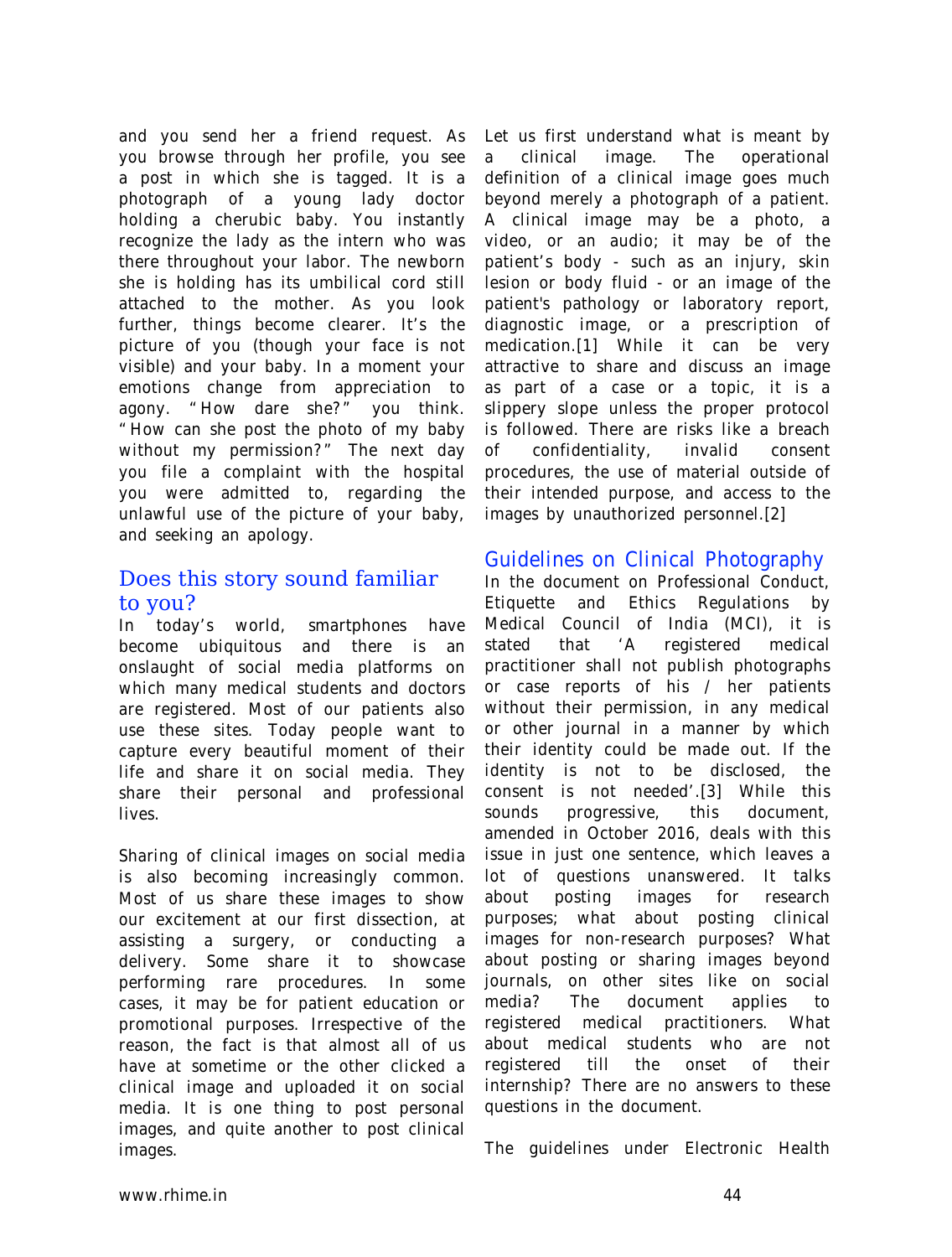Record Standards for India, 2016, are more comprehensive. They have stipulations for capture, storage, retrieval, exchange and analytics of health records which also include clinical images. They state that the explicit consent of the patient is needed for access to confidential and sensitive information which can identify individuals.[4] In the United States, confidentiality laws with respect to clinical images are defined by the Health Insurance Portability and Accountability Act, 1996. Under this act, protection includes securing all electronic patient information including clinical images.[5]

While the guidelines in India about posting clinical images on social media are non-specific and patchy, guidelines by many foreign medical associations are detailed and comprehensive. One must always remember these two key guidance points given out by British Medical Association:[6] (a) You are still a doctor or a medical student when on social media; and (b) You have the same legal and ethical duties of patient confidentiality on social media as anywhere else.

The Australian Medical Association guidelines regarding this are most extensive. Some of its key points are: (a) Clinical images are health information and must be treated with confidentiality (b) They should only be taken with appropriate informed consent, stored securely, and only disclosed in accordance with the consent given (c) Make sure the patient understands the reasons for taking the image, how it will be used, and to whom it will be shown. Clinical images once uploaded on social media cannot be retracted completely; this should be explicitly stated in the consent form. (d) Using clinical images for any purpose other than that for which consent has been obtained, or sharing them in a nonprofessional context, is inappropriate. (e)

Clinical images used for teaching, training, and research should be deidentified, where possible.[1] When making a judgment about whether the patient may be identifiable, one should bear in mind that apparently insignificant features may still be capable of identifying the patient to themselves or people close to them. A patient can be identified by features beyond the face and hence it is recommended to show minimum body; simply relying on eye shadow boxes is not enough.

The guidelines given by the Medical Defence Union (MDU) to its members and subscribers is worth noting.[7] MDU is a medical indemnity company in the UK. It has rightly advised the physicians to ensure that the patients' consent is recorded in their notes. When the patient is a child, or an adult without capacity, then the permission must be obtained from someone with authority to act on their behalf.

Since images posted on social media can have a long life, as young patients become adults, one needs to seek their consent to use images taken in previous years. If we want to share or disclose an image of a patient who has since died, then we should follow their known wishes. If the patient is identifiable, one may consider obtaining further authority from their executor or family before the picture appears in the public domain.[7]

Very importantly, doctors should avoid taking pictures with their personal devices. Healthcare institutions should have dedicated Medical Illustrators or Medical Photographers and cameras for this purpose. In order to ensure that the informed consent is truly given by the free and informed will of the patient, a hospital committee should review and scrutinize it.

Lastly, one should understand that the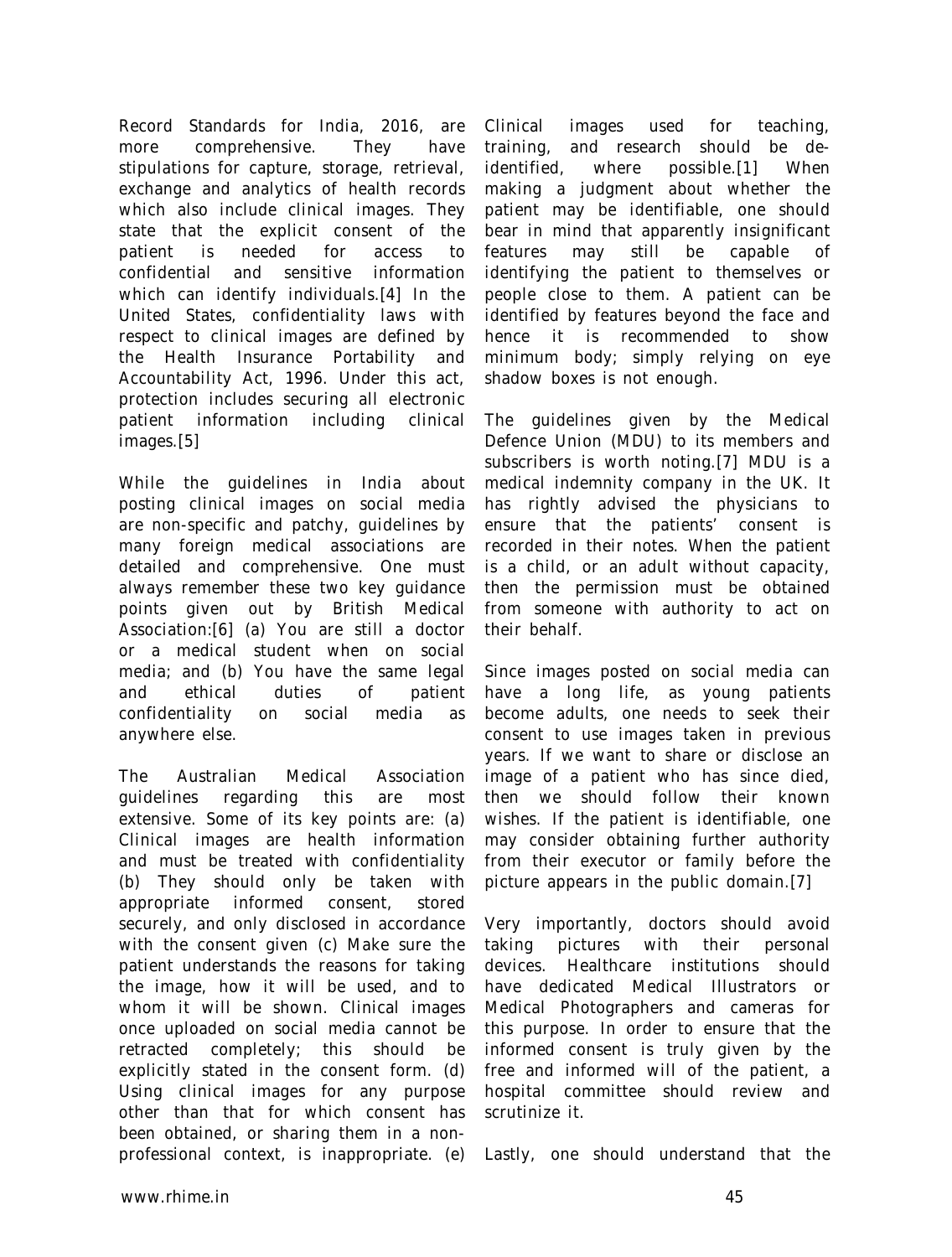posting of clinical images on social media should be only for professional purposes and not for fun or publicity. Photos of medical students holding a brain or a placenta in their hands, even if anonymized, do not serve any professional purpose and, hence, must be avoided.

### Social Media Policies on Clinical Images

Now, what about the policies of the social media platforms on which these clinical images are posted? Almost none of the social media platforms like Facebook, Instagram or YouTube have any specific policy regarding the posting of clinical images. The social media platform with any mention in its media policy is Twitter. Under the category of gratuitous gore, media depicting exposed internal organs and bones, burned human bodies, and dismembered or mutilated humans are included; such images may be removed by Twitter.[8]

#### Consequences for Healthcare Providers

When we dig deeper into this issue, we realize that most doctors and medical students are naïve when it comes to the legalities and ethics of posting clinical images on social media and do it out of sheer ignorance. We need to educate our current medical students, interns, residents, and doctors, lest they face legal consequences.

Under Information Technology Rules, 2011, sensitive personal data includes health conditions and medical records and sharing such data without consent, may be punished with imprisonment for two years, or with fine which may extend to Rs. one lakh.[9] A registered medical practitioner who is found guilty of professional misconduct, like posting clinical images without patient consent, may be removed from the medical

register and barred from practice.[3]

There are many examples where healthcare workers have been punished for not respecting patient confidentiality while posting clinical images on social media. A few years ago, an Indian surgeon had posted pictures of surgery being performed on his patient.[10] While the patient's face was not shown, the patient himself identified the case as representing him. The image and the comments on the post caused him a lot of anguish and he complained to his surgeon. The surgeon apologized and removed the image. He was lucky; if the patient had taken the legal recourse, the surgeon would have been in a soup.

There are examples from other countries which drive home the point: A nurse at a Stockholm hospital, suspended for posting pictures from surgery on social media. While the patient's face was not visible even in this case, it was considered unethical as it served no professional purpose and was in bad taste.[11] Four students from the nursing program in Kansas were expelled after posing for photos with a human placenta and one of those photos ended up on Facebook.[12] A team of five doctors in Argentina was suspended for taking a selfie in the middle of the surgery and posting it on Instagram.[13]

These cases are just the tip of the iceberg. There are others which were not publicized in the media, where doctors and nurses posted clinical images on social media that infringed on patient confidentiality and caused trouble for the people who posted the images.

#### Role of Stakeholders

While there is a lot that an individual medical student and a doctor can do, having an enabling milieu can produce better results. For this, the MCI and the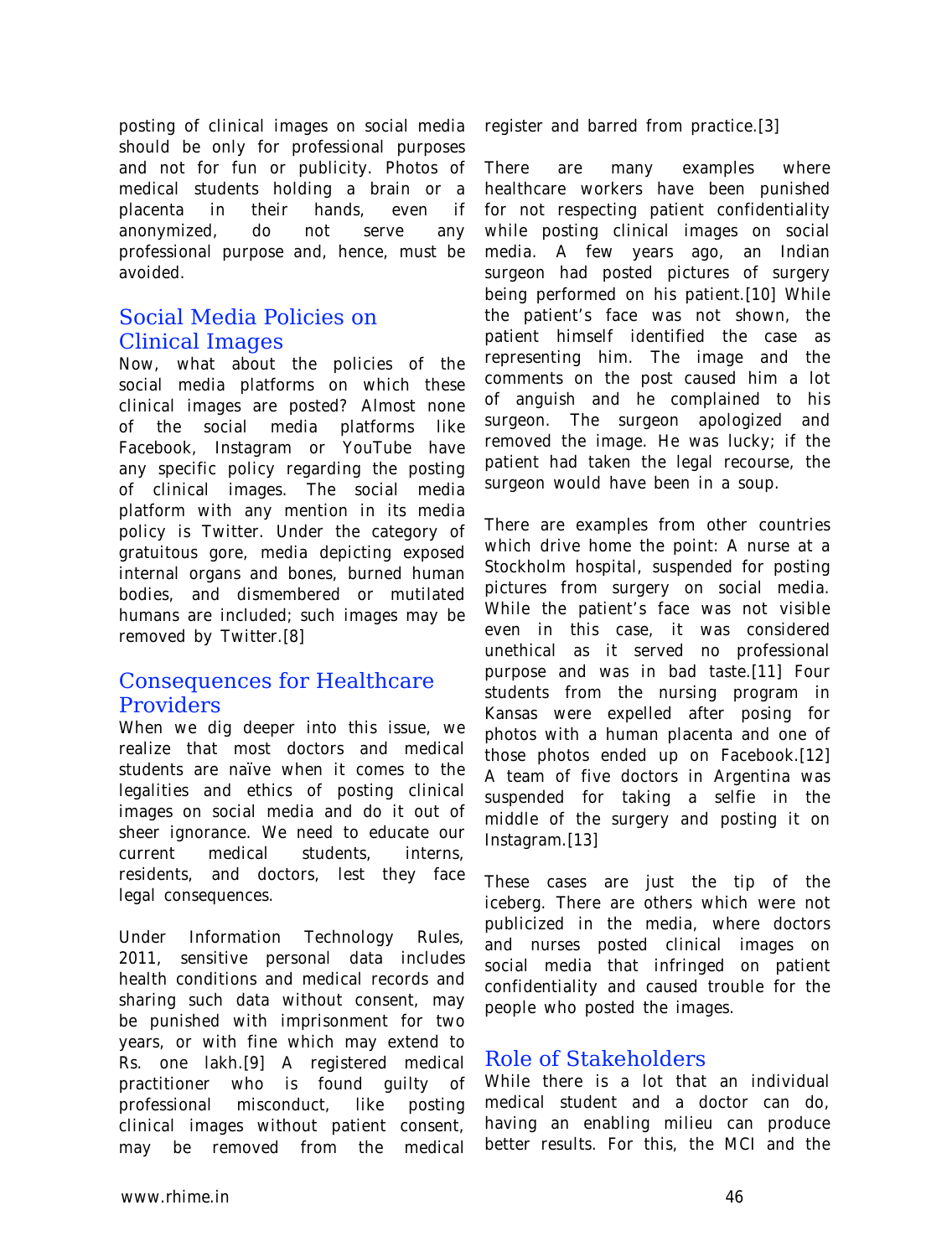Indian Medical Association (IMA) need to come to the fore. The MCI should amend its guidelines on professional conduct to explicitly mention posting of clinical images on social media by doctors as well as medical students and interns. Other councils like those of the disciplines of Ayurveda, Unani, Homeopathy, Nursing, and Rehabilitation also need to pitch in. The IMA should also bring guidelines for its members akin to the guidelines issued by the British Medical Association and the Australian Medical Association. Social Media sites need to clearly mention regarding posting of clinical images in their media policies. All hospitals should have a written policy and central unit to

process clinical photographs and appropriate consents.

## Conclusion

The take-home message is that clinical images should be used only for professional purposes. In the rare scenario where they are posted on social media, it should never be done without specific consent from the patient for the same. The doctor-patient relationship is based on the foundation of trust and confidentiality is central to it. It is our duty as caregivers to ensure that this foundation is not hollowed out.

# References

1. Australian Medical Association. Clinical Images and the use of personal mobile devices: a guide for medical students and doctors [Internet]. Nedlands, Western Australia: AMA & Medical Indemnity insurance association of Australia. [cited 2018 Dec 21] Available from: https://ama.com.au/sites/default /files/FINAL\_AMA\_Clinical\_Ima ges\_Guide\_0.pdf

2. Bhangoo P, Maconochie IK, Batrick N, Henry E. Clinicians taking pictures - a survey of current practice in emergency departments and proposed recommendations of best practice, Emerg Med Journal. 2005;22:761-5.

3. Medical Council of India. Indian Medical Council (Professional Conduct, Etiquette and Ethics) Regulations, 2002 [Internet]. Delhi: Medical Council of India: 2016 Oct 8 [cited 2018 Dec 21]. Available from:

https://www.mciindia.org/docu

ments/rulesAndRegulations/Ethic s%20Regulations-2002.pdf

4. Ministry of Health and Family Welfare. Electronic Health Records Standards for India, Standard set recommendations, ver 2.0 [Internet], Delhi: e-Health Division, Department of Health & Family Welfare, Ministry of Health & Family Welfare, Government of India; 2016 Dec 30 [cited 2018 Dec 21]. Available from: https://mohfw.gov.in/sites/defau lt/files/17739294021483341357.p df

5. Tortorice J. What is right and wrong when posting medical pictures online? [Internet]. CEUfast; 2014 Jan 24 [cited2018 Dec 21], Available from: https://ceufast.com/blog/whatis-right-and-wrong-when-itcomes-to-posting-medicalpictures-online

6. British Medical Association. Social media, ethics and

professionalism - BMA guidance [Internet]. London: British Medical Association; 2018 [cited 2018 Dec 21], Available from: https://www.bma.org.uk/- /media/files/pdfs/employment%2 0advice/ethics/ethics%20guidanc e%20on%20social%20media%20fi nal.pdf

7. Chu C. Doctors sharing images of patients' conditions [Internet]. London: Medical Defence Union; 2014 June [Cited 2019 Feb 15]. Available from:

https://www.themdu.com/guida nce-and-advice/journals/goodpractice-june-2014/doctorssharing-images-of-patientsconditions

8. Twitter Media Policy [Internet]. San Francisco: Twitter Inc; 2018 [Cited 2018 Dec 28], Available from: https://help.twitter.com/en/rules -and-policies/media-policy

9. Department of Information Technology, Ministry of Communications and